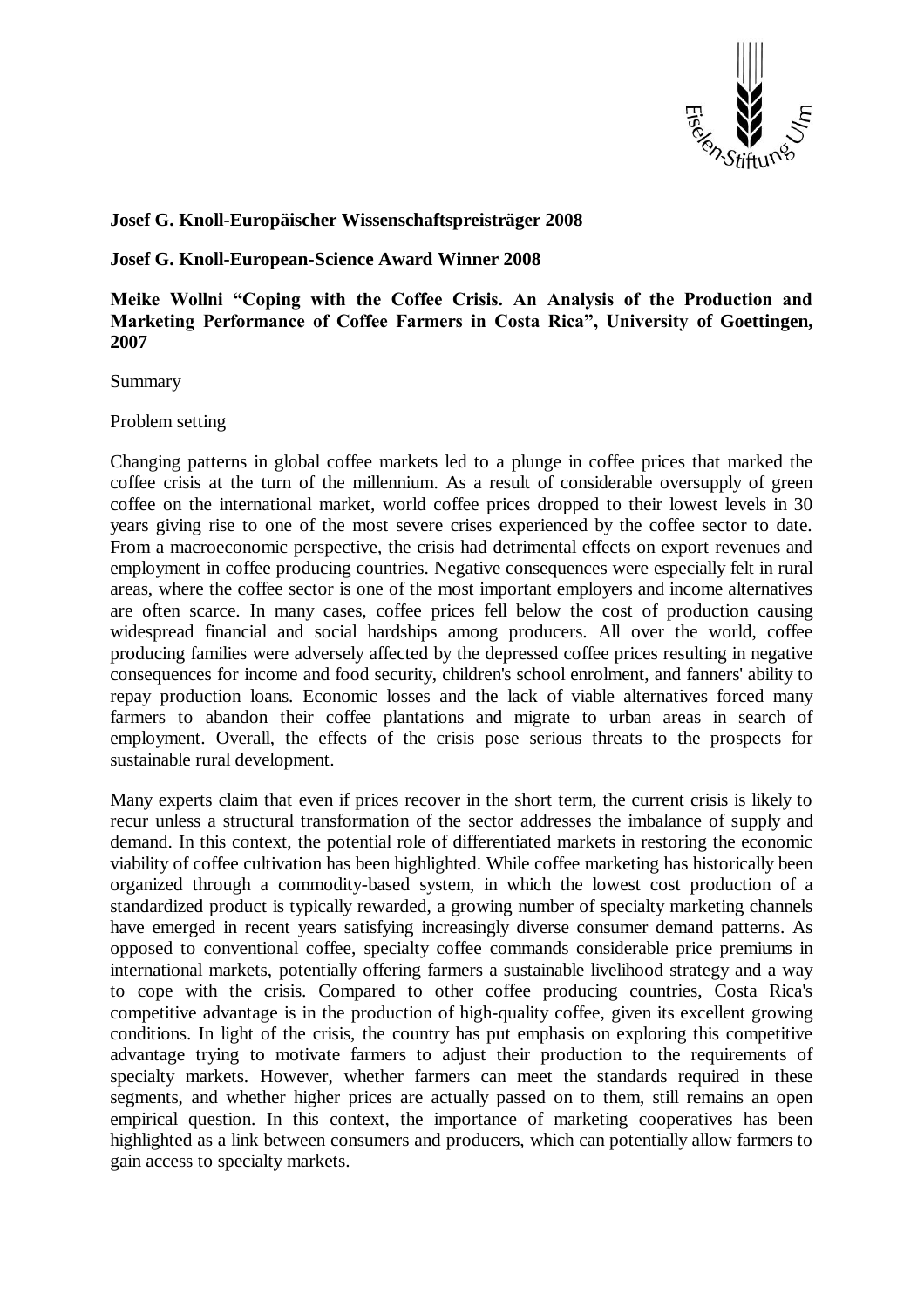## **Objectives**

The main objective of this study is to analyze the effects of the coffee crisis on the Costa Rican coffee sector, particularly on producers, and to identify the factors that influence production and marketing performance of coffee farmers. Based on the analysis, policy recommendations are derived that should help farmers to improve their competitiveness and their ability to cope with the crisis. The overall aim can be broken down into several specific objectives addressed by this research:

- To analyze the organization, coordination and performance of the Costa Rican coffee sector with special regard to the changes that have been induced by the coffee crisis;
- To describe the coffee production and marketing activity of farmers in Costa Rica, as well as their adaptation to the changing situation in world coffee markets;
- To analyze the factors that influence farmers' participation in specialty markets and marketing cooperatives and the effect of participation on producer prices;
- To identify the factors that explain farm-level technical efficiency of coffee farmers producing in the conventional and in the specialty segment, respectively; and
- To derive policy recommendations on how to improve fanners' performance in coffee production and marketing in order to help them cope with the crisis.

## Methodology

### Conceptual framework

Given the adverse economic conditions caused by the coffee crisis, the economic performance of coffee fanners is the key to improving the competitiveness of the sector and enabling farmers to make a decent living. In general, economic growth can be achieved through (1) cost reductions in the production of commodities, (2) technological innovations, and (3) the introduction of new products and quality improvements. The scope of technological innovations in coffee production is limited, especially as they cannot be achieved in the short run and are not directly under the control of farmers. Therefore, this study concentrates mainly on points (1) and (3) and their potential for offering fanners opportunities to enhance their competitiveness and cope with the crisis. A conceptual framework is developed to guide the analysis of farmers' production and marketing performance. Production performance is measured in terms of the technical efficiency achieved in coffee production. Technical efficiency reflects the farmer's ability to produce maximum output with a given level of inputs and given the available technologies. As inefficiency in production results in a failure to maximize profits at the farm level, increases in productive efficiency are expected to enhance farmers' competitiveness and ability to confront the adverse economic conditions. Although technical efficiency is critical for maximizing farm profits, it is not likely to provide high-cost producers, such as fanners in Costa Rica, with a competitive advantage in international markets. Due to favorable natural conditions for the production of high-quality coffee, their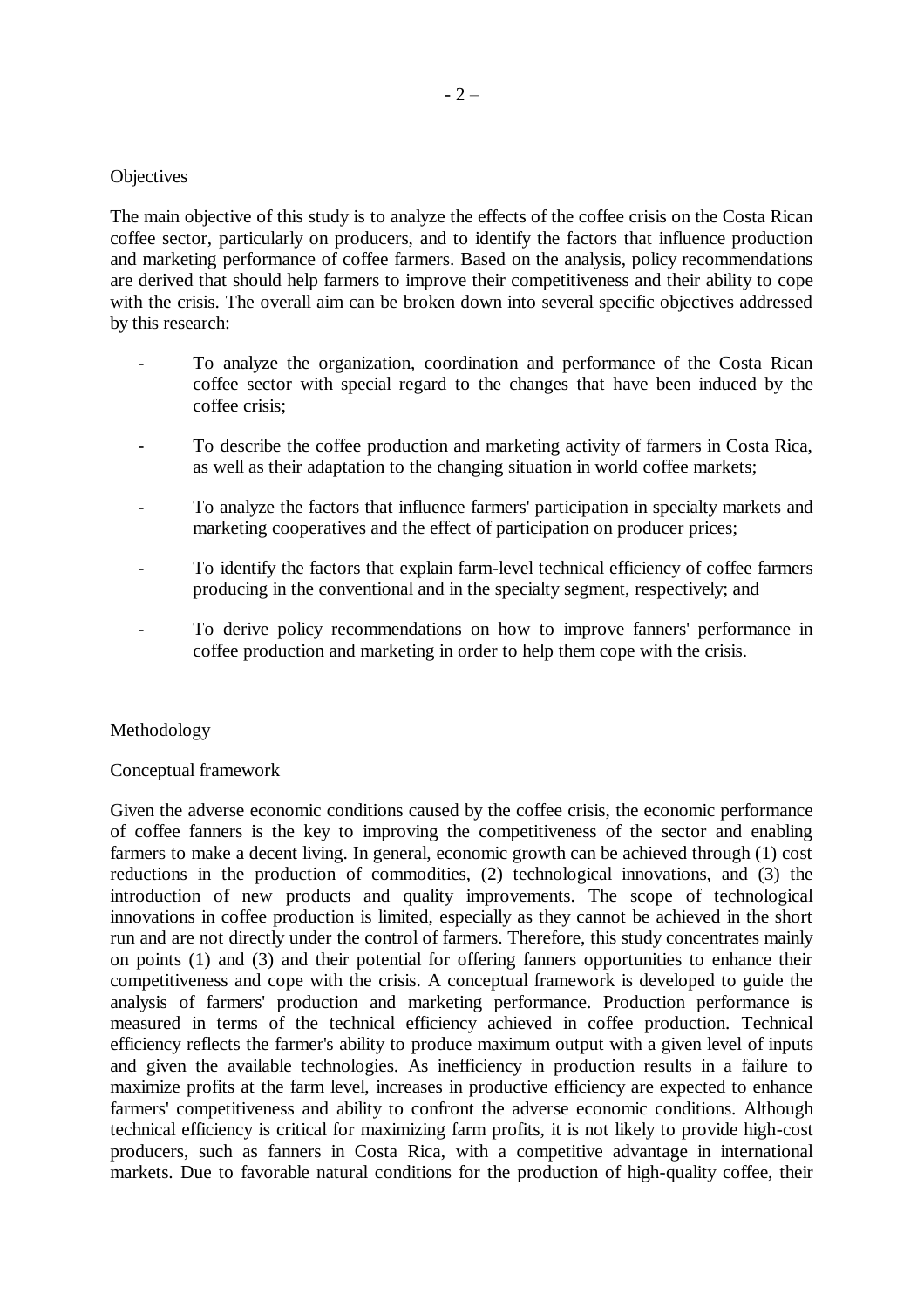competitive position is more likely to be related to product differentiation, which is more difficult to match by low-cost producers. Product differentiation is based on the consumers' willingness to pay price premiums for the added value of specialty coffee. Specialty coffees are distinguished by those that emphasize quality aspects (such as gourmet and estate coffees) and those that are produced under a specific production technology (such as organic, shade-grown and fair trade coffees). Coffee marketed through specialty channels is subject to various grades and standards aiming to ensure different aspects of sustainability and product quality. If farmers wish to access specialty markets, they have to comply with these standards often requiring the adoption of sustainable and quality-enhancing production technologies. While considerable price premiums are paid by consumers for the quality and process attributes of specialty coffee, it is not clear to what extent prices are passed on to producers. Marketing performance is thus defined as the average price received by farmers, which is in part determined by the farmer's choice of a marketing channel. Furthermore, the conceptual framework explicitly discusses the potential role of cooperatives to enhance farmers' access to specialty markets and productive resources potentially improving their marketing and production performance.

#### Econometric estimation

Marketing performance of Costa Rican coffee farmers is modeled by means of an econometric two-step model. The first stage of the model reflects the marketing decision of farmers. Two separate binary choice models are estimated to identify the determinants of participation in specialty and cooperative channels. In the second step, the average coffee prices received by farmers are regressed on the marketing decisions and a range of other exogenous variables. The fact that fanners are likely to select the marketing channel based on the expected price in the available channels introduces a potential endogeneity bias. To control for this potential bias, predictions for participation in specialty and cooperative channels are obtained from the first-stage probit models and are inserted on the right-hand-side of the price model instead of the original variables. Results of the two-step model are compared to coefficient estimates obtained from a three-stage least square model. In this approach, the marketing decisions and their effect on prices are estimated simultaneously. Results obtained from the two different models are very similar. The first method is, however, preferred as it explicitly accounts for the binary structure of the marketing choices.

In order to analyze farmers' production performance, a stochastic frontier model is estimated and the effects of a range of farm-specific variables on technical efficiency are determined simultaneously. When estimating a production frontier, the underlying assumption is that all farmers in the sample use the same production technology. In this study, some of the farmers produce for specialty markets, which require the adoption of quality-enhancing production techniques. To account for technological heterogeneity between sub-samples of farmers, separate production frontiers are estimated for farmers cultivating conventional and specialty coffee, respectively. However, the two sub-samples are unlikely to constitute unbiased representations of the population. If farmers choose to participate in one group or the other based on their expected performance under the chosen technology, the two sub-samples will systematically differ with respect to certain farm and household characteristics. If self-selection is ignored in the estimation of separate production frontiers, coefficient estimates will be inconsistent. This study adds to the existent literature on farm-level efficiency analysis by combining stochastic frontier methods with sample selection modelling techniques. Following Heckman (1979) and Lee (1978), an inverse Mill's ratio is included in the frontier models to control for self-selection bias.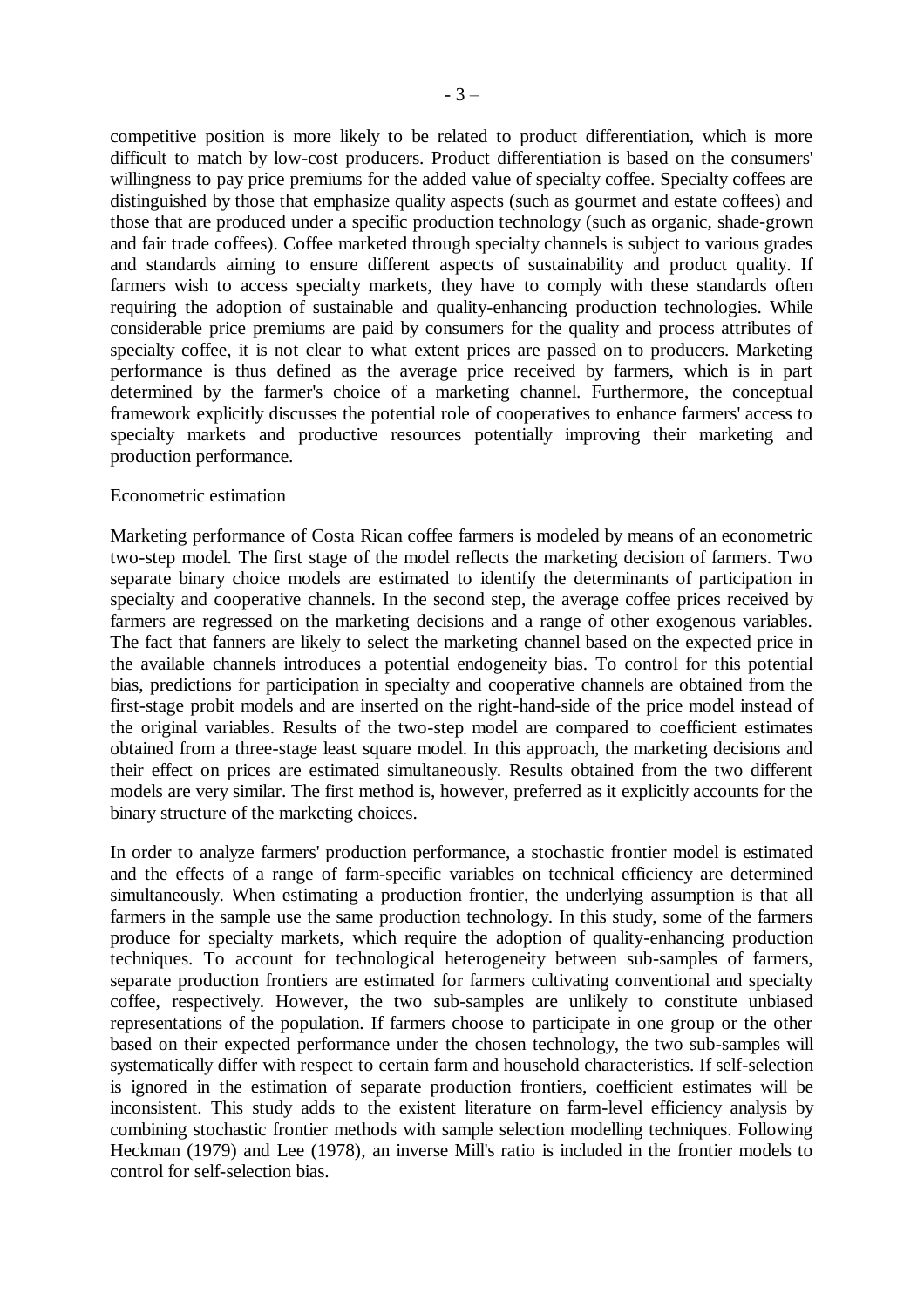### Empirical data

The study was carried out in the Western Valley and in the Brunca region representing two major coffee regions in Costa Rica. A multi-stage cluster sampling was used to randomly select 216 households in 26 villages for the survey. A standardized questionnaire was administered to households to collect data on coffee production, marketing, and prices as well as on the socio-economic characteristics of households covering the two-year period 2002 and 2003.

#### Results

#### Sub-sector study

The sub-sector study of the Costa Rican coffee sector reveals that besides having favorable natural conditions for the production of high-quality coffee, Costa Rica also benefits from a strong organizational structure throughout the production and marketing stages of the coffee sector. The sector is regulated by the Institute of Coffee (ICAFE), which coordinates the interactions between coffee producers, processors, roasters and exporters. While there are large numbers of coffee farmers, the downstream segments of the sector are more concentrated. However, 40% of the coffee production is processed and in part exported by farmer-owned coffee cooperatives offering producers the opportunity to vertically integrate and receive some of the value added at the downstream stages of the value chain. As a response to the crisis, the Institute of Coffee has launched various initiatives to give farmers incentives to adjust their production to the requirements of specialty markets and thus to increase the quality of coffee produced in the country. During recent years, the efforts to increase quality started to become evident in increased amounts of specialty coffee exported and relatively constant price differentials obtained for specialty coffee at the export level. However, there is some evidence that greater differentiation in final coffee markets has led to increased price differentials in international markets but is not reflected in producer prices. The performance of the sector depends critically on the degree to which these price differentials are actually passed on to the producers of high-quality coffee.

### Descriptive analysis

The descriptive analysis indicates that coffee cultivation is of major importance for most households in the sample, even though the majority of households have a diversified income portfolio. As a response to the crisis, households reduced the amount of land, hired labor, and purchased inputs used in coffee cultivation. As a consequence, total output as well as average yields declined. As a result of lower coffee incomes, household expenditures were negatively affected. The analysis shows that households significantly reduced their expenditures in all categories including food, education, clothing, and housing. Expenditures related to social events were most drastically reduced by the households in the sample as a response to the crisis. In addition, the descriptive analysis reveals that coffee cooperatives play an important role in the organization of coffee production and marketing. With respect to production performance, average yields arc slightly higher for cooperative members as compared to non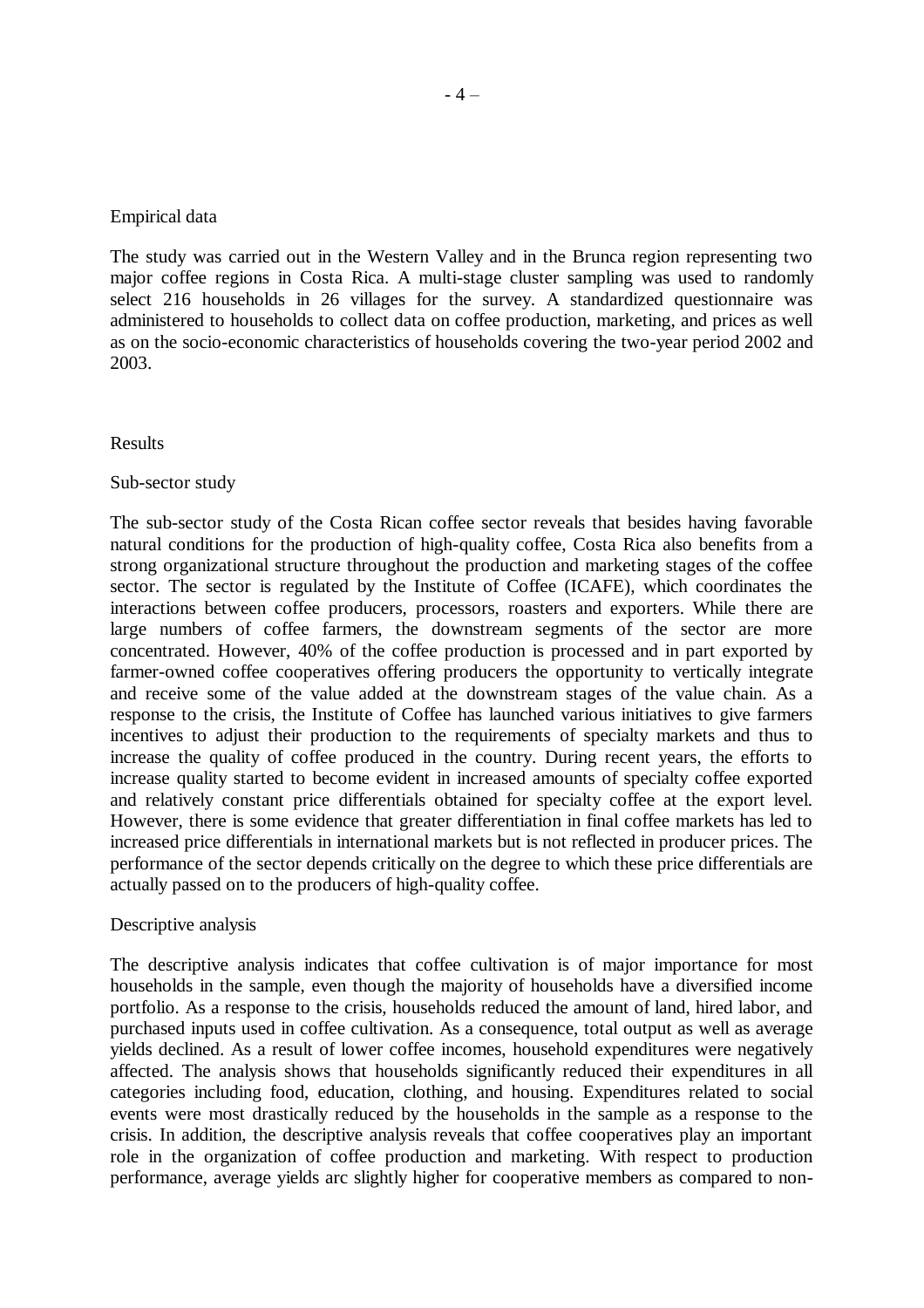members, but the difference is not significant. In regard to marketing performance, the analysis confirms the hypothesized link between cooperatives and participation in specialty markets. The descriptive analysis further suggests that prices obtained by farmers producing in the specialty segment are higher compared to farmers selling their coffee in conventional markets. Moreover, farmers participating in cooperatives receive higher prices compared to farmers that market their coffee mainly through private marketing channels. Over the course of the crisis, price differentials between specialty and conventional channels as well as between cooperative and private outlets further increased.

### Marketing performance

The econometric analysis of farmers' marketing performance shows that both participation in specialty coffee channels and in cooperatives improve the price received by farmers. Marketing through cooperatives increases the average price received by 5 cents/lb, and participation in specialty markets by 9 cents/lb. Furthermore, access to information about world market prices leads to an increase of 3 cents/lb in producer prices. Moreover, the first-stage probit analysis on participation in specialty markets confirms the link between cooperatives and access to differentiated markets. Membership in cooperatives increases the probability that a farmer chooses to grow specialty coffee by 24%. In addition, if farmers have received extension with respect to quality-enhancing production practices, their probability of participation in the specialty segment increases by 33%. Similarly, farmer education and experience in coffee cultivation are found to have significant and positive effects on participation. Finally, another policy-relevant finding is that large-scale farmers are more likely to participate in specialty markets indicating that small-scale farmers may face barriers that hinder their participation in differentiated markets.

## Production performance

With respect to the analysis of production performance, the inverse Mill's ratio is found to be significant in both production frontier models indicating that selection bias is present. Average output of specialty coffee farmers is larger than it would be if all fanners were cultivating specialty coffee. In contrast, average output of conventional farmers is smaller than it would be if all farmers were using that technology. The fact that the inverse Mill's ratio is significant in both models emphasizes the importance of controlling for selection bias when estimating separate production functions. The differences in the determinants of technical inefficiency among conventional and specialty coffee fanners are influenced by both identical and divergent factors. Among the former, the size of the family increases inefficiency, while additional nonagricultural income activities decrease inefficiency for both types of farms. The efficiencyenhancing effect of other income-generating activities is often associated with better access to information and liquidity of farmers working off-farm. Among the divergent factors, farm size, experience and bookkeeping are found to have a significant impact in the specialty coffee model. While experience and bookkeeping decrease farm-level inefficiency, the positive sign of farm size indicates that small-scale farmers are more efficient in the production of specialty coffee. In the case of conventional coffee farmers, membership in cooperatives leads to higher farm-level efficiency.

Conclusions and policy implications